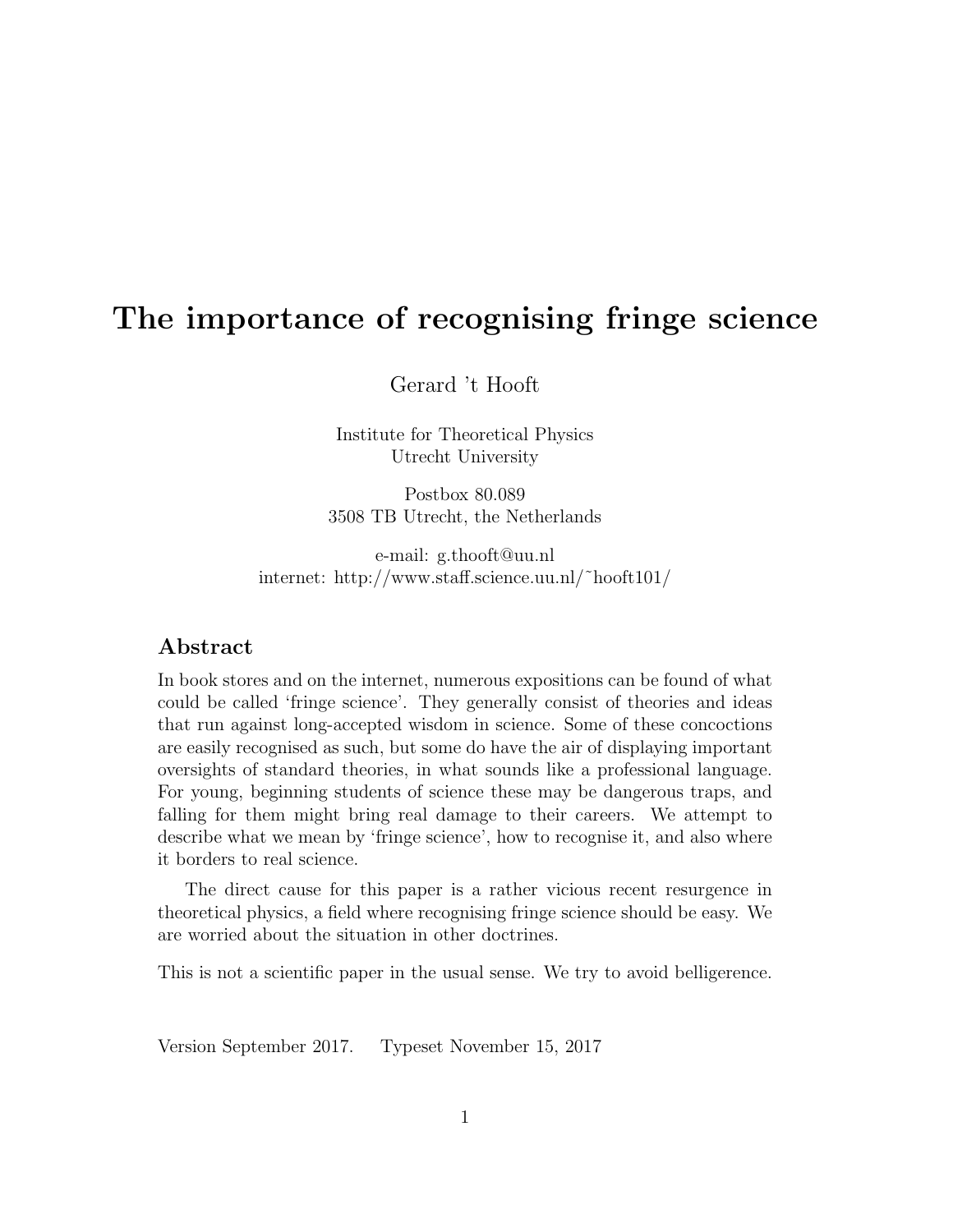### 1 Introduction

Modern science is seen as a gigantic intellectual edifice comprising all that is known about the natural world, including its lifeless as well as its living inhabitants. All scientific findings hang together, and whenever an apparent contradiction is spotted, scientists relentlessly investigate the situation for as long as is needed to figure out what the true situation is. We are not happy with incomplete or dubious answers; as long as there is no absolute clarity, we continue to doubt until we might feel satisfied that we are completely in control. Even then, doubts may reappear every now and then, and it may even happen that newcomers and amateur scientists manage to punch a hole in established knowledge.

This does not happen often, but it is not excluded, and all sincere concerns about our understanding are reacted upon meticulously.

Such concerns must be well-motivated and well documented. In the case of amateur scientists, the professionals often immediately notice the weak spots in their stories, and in a vast majority of cases, no further reactions are needed at all. We receive letters and mails all the time, and the senders often fail to comprehend the reasons for the immediate rejection of their ideas and findings. They often blame the scientific establishment, suspecting them of some sort of malice. What then happens differs from case to case. This author usually advises amateur scientists to take their subjects more professionally, by getting hold of university lecture notes, or better still, by entering universities and following regular courses from beginning to end.

These should be good advices, but the practitioners of science come from many different places and not all recommendations apply to all of them. They certainly cannot all be cured from having ill-motivated beliefs, including the belief that they are the victims of malicious actions by the "scientific establishment".

In reality, they are the victims of their own ignorance, but this, of course, is difficult to explain. The ignorance is viciously denied. Now one might have thought that such things should not happen often in theoretical physics. Our field is completely controlled by solid mathematical analysis, so it may be surprising that, even here, we have to deal with a number of cases. Amazingly, these amateurs form groups in mutual admiration, and appear to form a mighty, and indeed quite colourful, army against the sturdy edifice of what is seen as an evil empire, called mainstream science.

If this can happen in theoretical physics, what will the situation be like in other fields of science? I can only imagine that the situation in biology, medicine, or history, will be far worse. Many fields of science are not upheld by solid mathematical constructions; these hardly exist in many circumstances. The life sciences proceed by careful examinations of the innumerable life forms found on this planet, and perceived suspicions concerning the existence of evil powers here, will be a lot more difficult to combat. And what about political science and law? Here, the subject itself is about the feelings of well-being by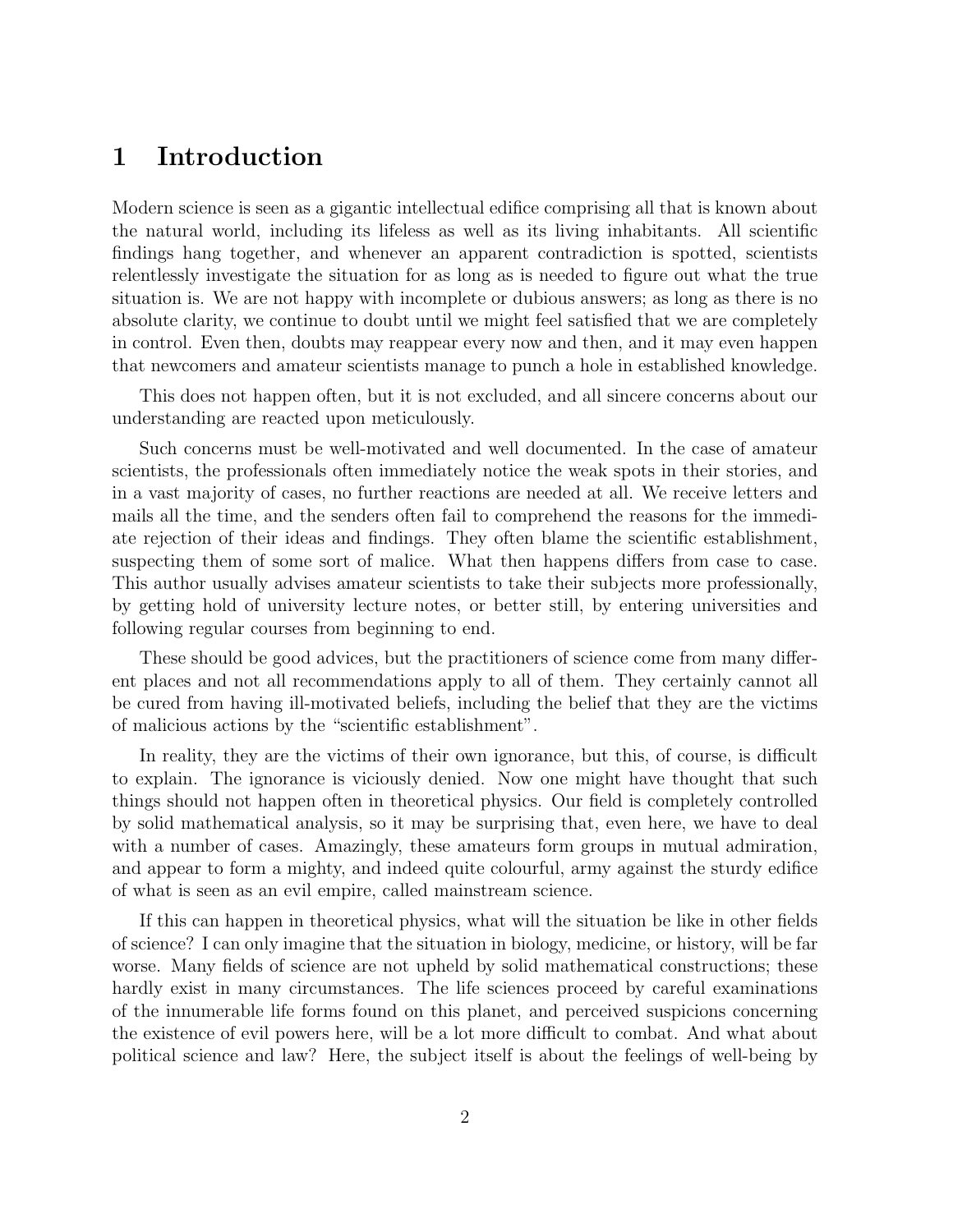humans. In this, the border between fringe political principles and really valid ideas will be much more difficult to locate, if even it exists. I would be interested in comments from that side.

Back to physics. One might argue that a serious student, equipped with functional amounts of common sense and intelligence, will be able to steer away from the numerous accounts on the internet by misled amateurs. But in some cases this is not quite so easy. The authors of fringe papers on the net appear to be amazingly intelligent, and they succeed to hide the shortcomings of their self-proclaimed theories very well. I noticed in some occasions that they widely receive warm applause by an audience of equal-minded enthusiasts on their weblogs. I find this worrying. Can't these people punch holes in the ill-conceived concoctions? Apparently not. How can beginning students select the right papers to read and study? We should advise them. This motivated this paper.

## 2 Characteristics

There are a number of characteristics that will enable one to judge whether a paper that appeared on the web is real science or not. Papers not to be taken seriously often share the following:

- Polemics. Fringe papers often claim that a whole gang of practitioners of mainstream science are defending "wrong" notions, and that they conspire just to ensure their university positions and their salaries.
- Arguments are employed that are quite unconventional as compared with the standard theories, while they nevertheless may sound professional.
- The major parts of these arguments explain why the standard theories are completely untenable, and how they should be replaced. Quantitative analysis as to how one should replace the standard theories is rarely provided; they think that it suffices to state that the standard theories are wrong, so that the things they replace them with need no further justifications.
- The authors have not been able to get their work published in the scientific journals that would have been chosen by professionals. Such journals are peer reviewed, and no reviewer would have approved the work. This is because professional reviewers have no difficulty spotting fatal shortcomings.

Such authors even fail to get their work published on the web service that is freely accessible to investigators with a university affiliation. This service is referred to as the "arXiv"; respected scientists simply send their work to this archive before it is peer reviewed. Yet arXiv does have a safety shield: if you are not affiliated to a university you are requested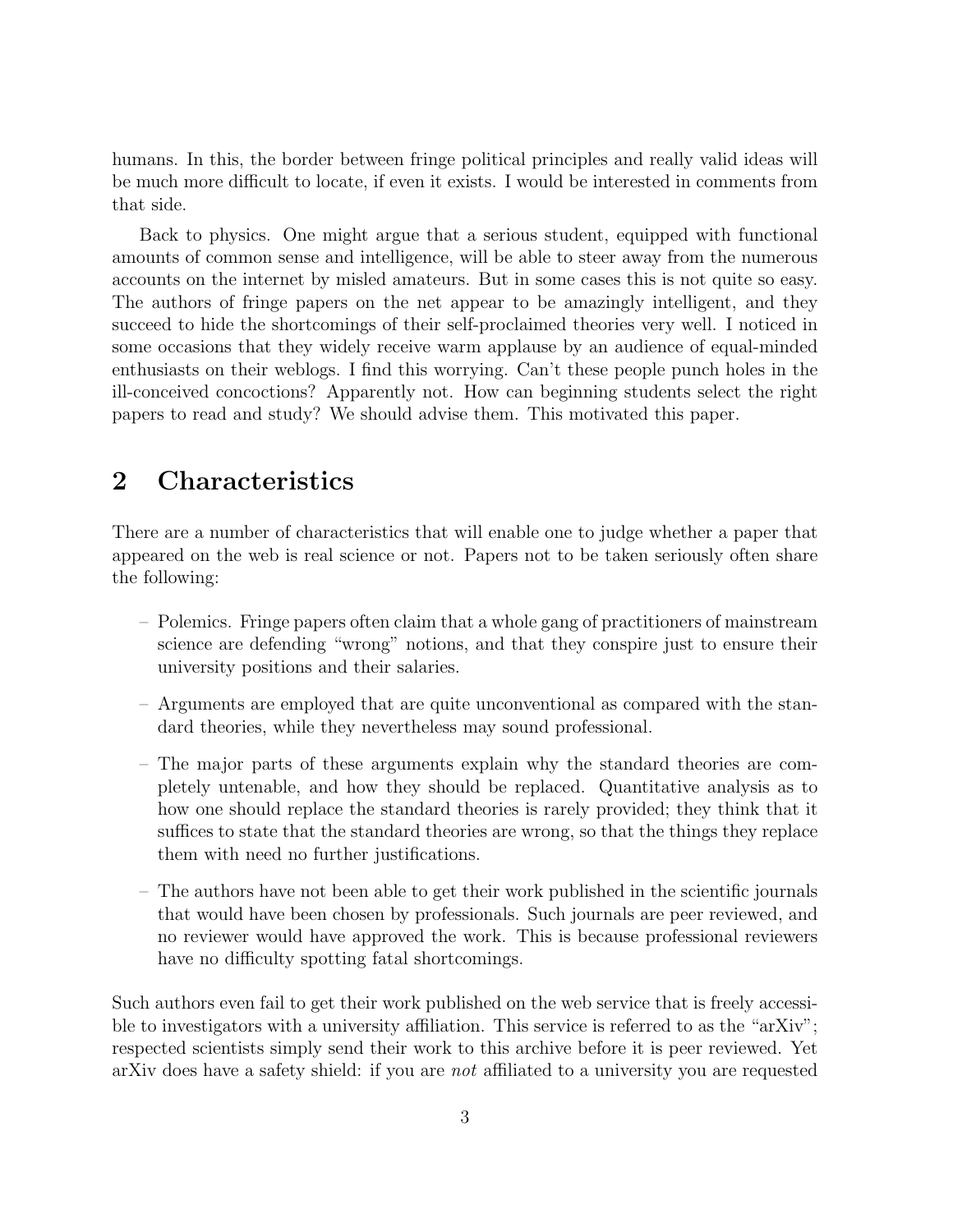to seek the support from an acknowledged scientist; if you get such support they will accept your papers. Fringe scientists are unable to pass this safety shield.

Now it so happens that they do have a way to get their work published on the web. It was a good idea by Philip E. Gibbs to institute a medium for those authors who otherwise cannot get their work published anywhere else. It is called "viXra" ("arXiv" spelled backwards). It is a repository for papers claimed to be scientific by their authors, but with no restrictions other than the use of proper language and decent scientific conduct. The scientific content is not judged at all, even if one can see right away that a paper does not contain acceptable science. So it is an outlet needed for people who do want to be heard. It does this job well, even if only few professional scientists ever download work from this source. When a paper is published in viXra, it is usually a sign that it is not likely to contain acceptable results. It may, but the odds against that are considerable (I do know some exceptions).

## 3 Recommendations

Most real scientists do not react at all when they get messages from members of any group of this sort, or from lone wolves, asking them to revise everything they know about science, because there are some features of modern science that they declared to be "wrong". Scientists who do not react are called names, but they have to take in much worse insults when they do try to explain how their science works. Our motivation to try to explain this anyway is not so much our "fear" for fringe scientists themselves, but our wish to inform younger students about what science is and what it is not.

Thus; if we receive abusive mails we just ignore them. The point of concern is the followers they get. How do young people distinguish inferior science from the real thing? People who consulted the page "How to become a GOOD theoretical physicist"[1] were advised to consult lecture notes that we could select from sources at respectable universities, but we also had to advise them to search for more on the net. Rule number one is then that university based lecture notes must be given priority. Furthermore, if several unquestionable results from standard science need to be revised in one stroke, to justify one author's claims, then it may be concluded that those claims must be taken with extreme skepticism.

Mainstream science will never stay unquestioned. Frequently, perfectly respectable tests are performed trying to detect deviations from standard wisdom. Even if the outcomes of such tests are easy to predict, these are nevertheless often approved by scientific majorities. Theories that require modifications in what we think we know, are proposed and discussed, also in the established and peer reviewed literature, but at the same time we do request that authors of such proposals give sound motivations for their ideas, explaining how their ideas might be reconciled with many earlier scientific findings. We